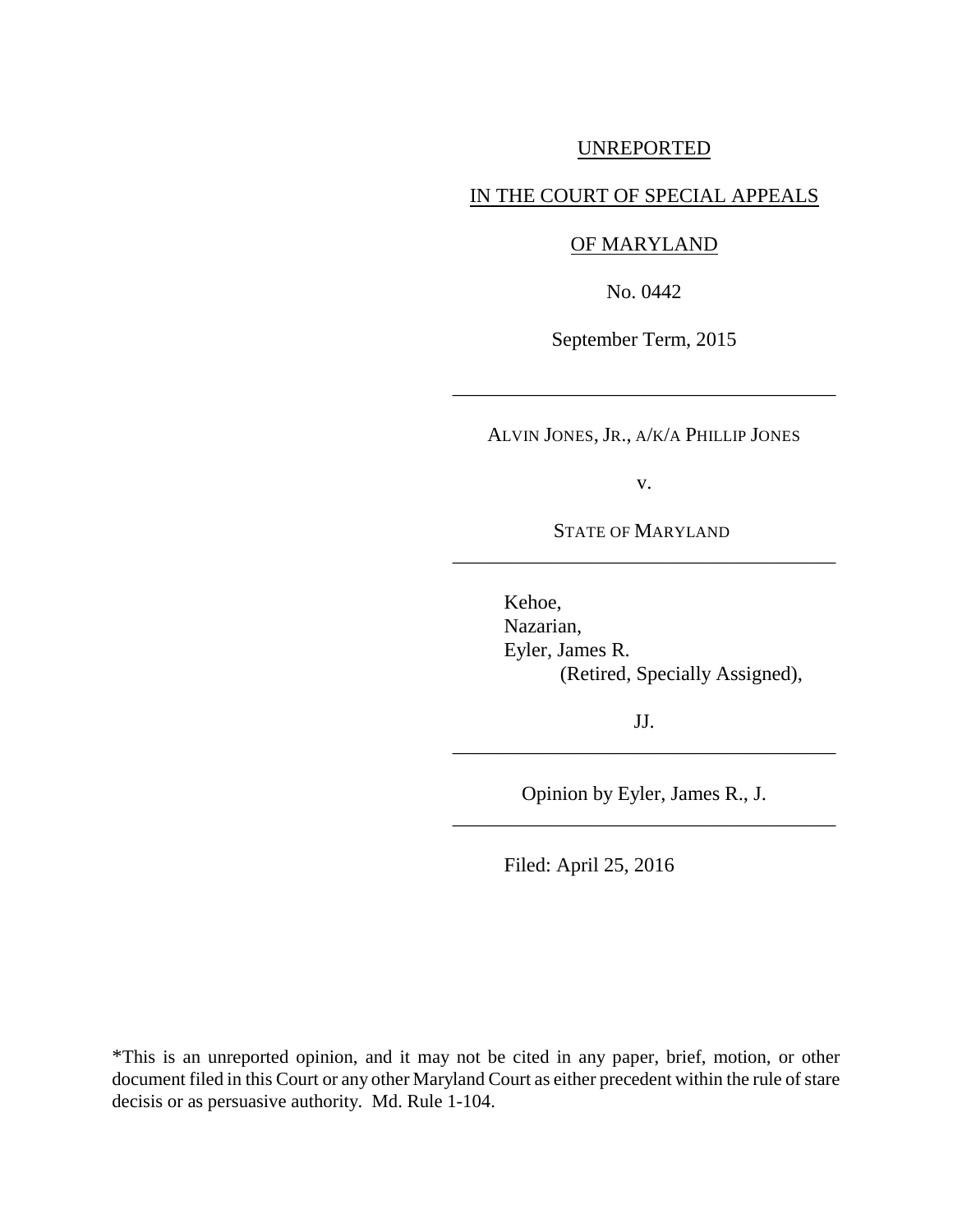In 1991, appellant, Alvin Jones, Jr. A/K/A Phillip Jones, was convicted by a jury sitting in the Circuit Court for Baltimore City of attempted first-degree murder, conspiracy to commit murder, handgun offenses and other related offenses. He was sentenced to two concurrent terms of life imprisonment plus 20 years consecutive. Upon direct appeal of those convictions, we affirmed the judgment of the circuit court in an unreported *per curiam* opinion. *Timothy Earl Hatchett & Phillip Alvin Jones, Jr. v. State of Maryland*, No. 820, Sept. Term 1991 (filed March 20, 1992). Appellant subsequently mounted numerous unsuccessful attacks on his convictions and sentences.<sup>1</sup>

In March 2015, appellant, acting *pro se*, filed a petition for a writ of actual innocence pursuant to the provisions of Md. Code (2001, 2008 Repl. Vol., 2015 Supp.), § 8-301 of the Criminal Procedure Article ("C.P."), and Md. Rule 4-332, alleging newly discovered evidence that, had he known the existence of in time for his 1991 trial, would have created a substantial or significant possibility that the result would have been different.

On April 1, 2015, the circuit court dismissed appellant's petition for a writ of actual innocence without a hearing. Appellant noted a timely *pro se* appeal and presents two

<sup>&</sup>lt;sup>1</sup>Those attacks included a 1996 petition for post-conviction relief, a 1998 motion to reopen a closed post-conviction proceeding, a 2001 petition for a writ of error coram nobis, a 2005 petition for post-conviction relief, and a 2014 motion to correct an illegal sentence. In addition, appellant has unsuccessfully sought relief in federal court on several occasions.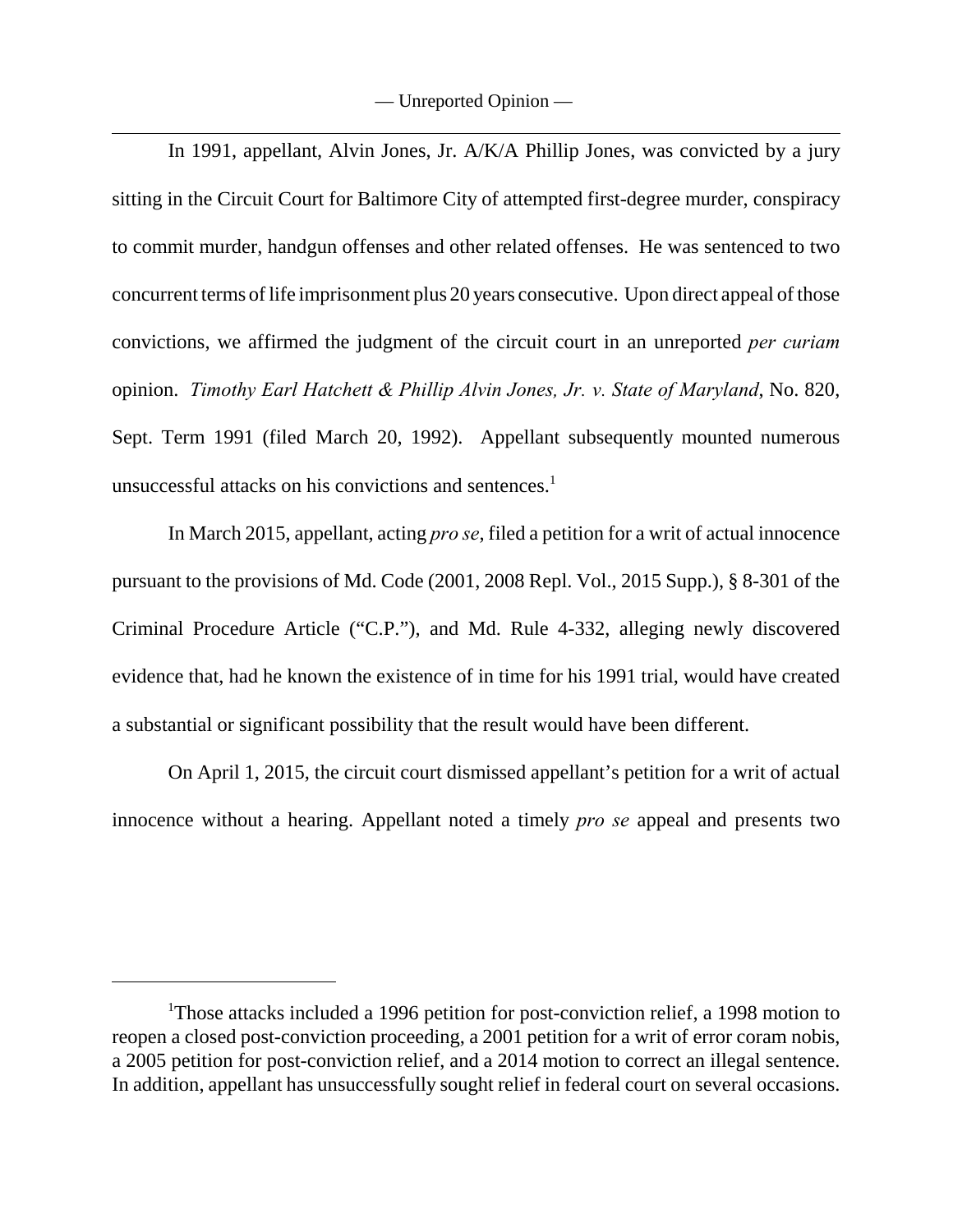— Unreported Opinion —

questions which are reducible to one<sup>2</sup> for our review: Did the circuit court err in denying the petition for a writ of actual innocence without a hearing?

Finding no error, we affirm.

## **BACKGROUND**

In August 1990, while standing in the street in Baltimore City, Gerald Brown was shot in the back multiple times by two assailants. Although the victim survived the attack, despite being shot 17 times, he was unable to identify his attackers. Ginger Forrester identified the assailants as appellant and his co-defendant, Timothy Earl Hatchett, both of whom she knew from the neighborhood.

In his petition for a writ of actual innocence, appellant claimed that he had recently discovered (1) that the State's only eyewitness, Ginger Forrester, had a criminal record at the

- 1. Did the circuit court err by resolving the claims in Jones' petition for writ of actual innocence without affording him an evidentiary hearing?
	- A. Is an order denying a petition for writ of actual innocence without a hearing an automatically appealable order?
	- B. Did [the circuit court] erroneously deny Jones' petition for writ of actual innocence without a hearing in violation of 8-301 of the criminal procedure title of the Maryland Code?
- 2. Did the circuit court err in its finding that appellant's petition for writ of actual innocence failed to set out newly discovered evidence and assert grounds on which relief may be granted?

<sup>&</sup>lt;sup>2</sup> Appellant phrased his questions, as follows: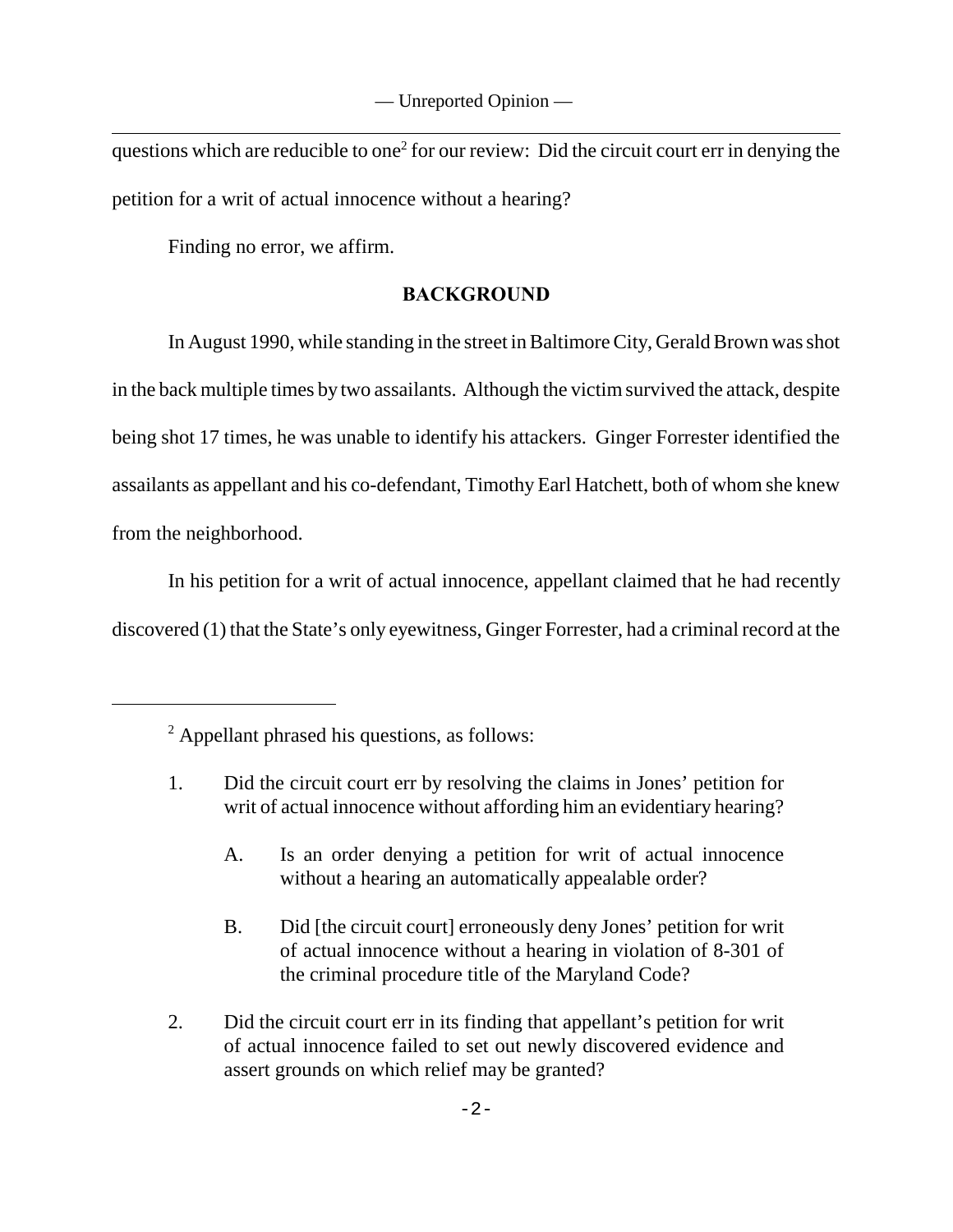time of trial that was not provided to appellant by the State despite requests for such information during the discovery phase, and (2) that an alibi witness, Victor Brown, who did not testify at trial, had provided an affidavit asserting that appellant was with him at the time of the crime.

In dismissing appellant's petition for a writ of actual innocence without a hearing, the

circuit court said, in pertinent part:

**FOUND** that the Petitioner alleges that the "arrest record" of the State's witness, Ginger Forrester, was not provided to the Petitioner prior to trial and, therefore, is newly discovered evidence; and it is further

**FOUND** that the arrest record of the witness is not newly discovered evidence as such evidence could have been discovered prior to trial by trial counsel exercising due diligence; and it is further

**FOUND** that the Petitioner alleges that the statement of an alibi witness, Victor Brown, is newly discovered evidence, however, Petitioner also states that the identity of Brown was known to the Petitioner and his counsel prior to trial, and, therefore, such evidence cannot be newly discovered[.]

By footnote, the circuit court explained that there were three "newly-discovered" prior

convictions of Ginger Forrester:

One for battery which is not impeachable under Rule 5-609; *See State v. Duckett*, 306 Md. 503, 507 (1986) and *Tilghman v. State*, 117 Md. App. 542, 552 n.3 (1997); another conviction for possession of narcotics which is not impeachable under Rule 5-609; *See Morales v. State*, 325 Md. 330, 339 (1992); *Cason v. State*, 66 Md. App. 757, 773 (1986); *Lowery v. State*, 292 Md. 2 (1981); *Tilghman v. State*, 117 Md. App. 542, 552 n.3 (1997); and another conviction for misdemeanor theft which, although it is an impeachable offense under Rule 5-609, has very limited impeachment value, considering it is only a misdemeanor for which the witness was given a \$25 fine and one year probation.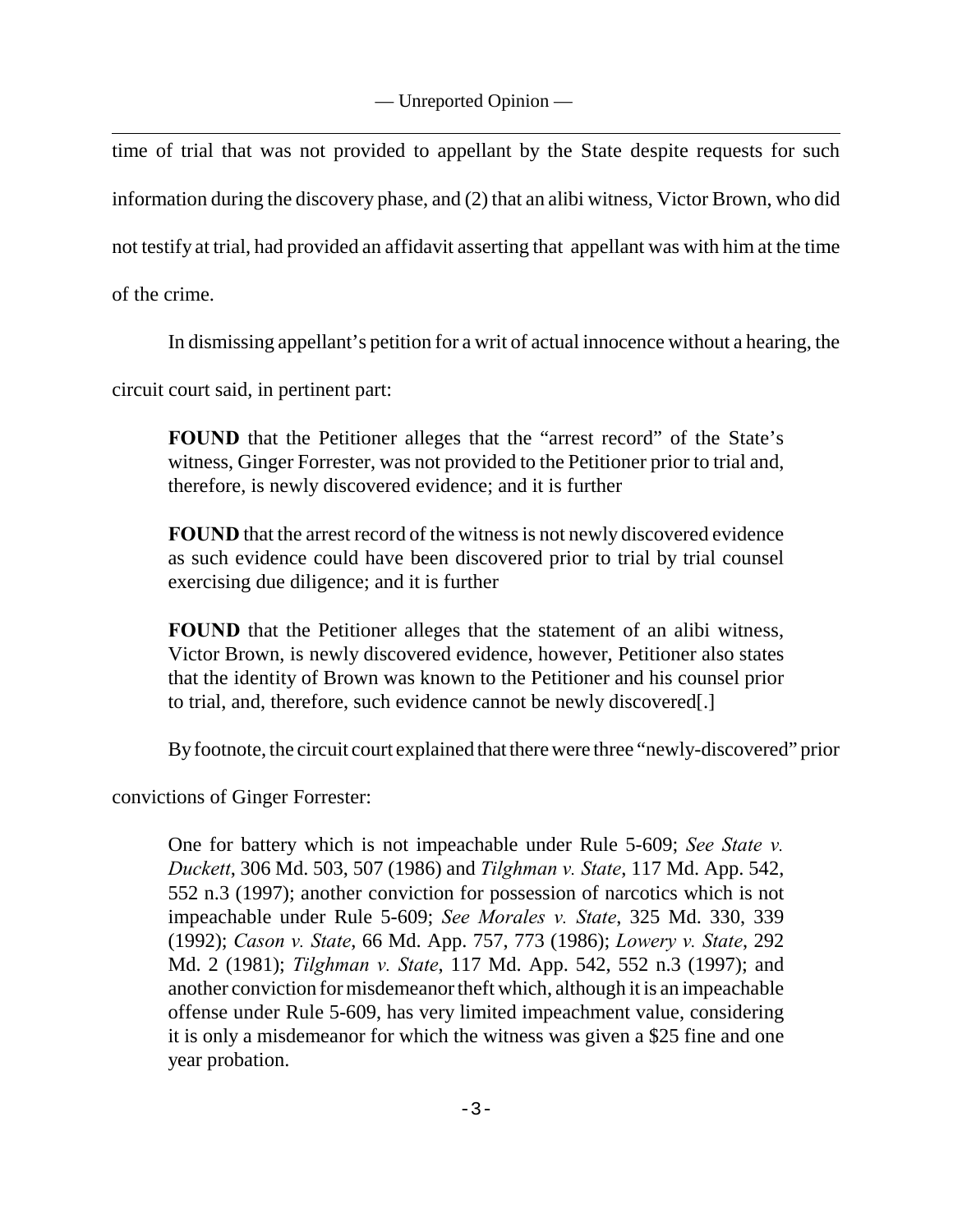### **DISCUSSION**

The Court of Appeals, in *Douglas v. State*, 423 Md. 156 (2011), held that a person convicted of a crime and eligible to file a petition for writ of actual innocence, under Criminal Procedure Article ("C.P."), § 8-301, "is entitled to a hearing on the merits of" such a petition, provided that it "sufficiently pleads grounds for relief under the statute, includes a request for a hearing, and complies with the filing requirements of C.P. § 8–301(b)." *Id.* at 165. Contending that his petition satisfies all of these requirements, appellant complains that the circuit court erred in denying his petition without a hearing. We reject that contention, because, as we explain, the petition does not sufficiently plead grounds for relief under the statute.

The statute provides:

### *Claims of newly discovered evidence*.

(a) A person charged by indictment or criminal information with a crime triable in circuit court and convicted of that crime may, at any time, file a petition for writ of actual innocence in the circuit court for the county in which the conviction was imposed if the person claims that there is newly discovered evidence that:

(1) creates a substantial or significant possibility that the result may have been different, as that standard has been judicially determined; and

(2) could not have been discovered in time to move for a new trial under Maryland Rule 4-331.

#### *Petition requirements*

(b) A petition filed under this section shall:

- (1) be in writing;
- (2) state in detail the grounds on which the petition is based;
- (3) describe the newly discovered evidence;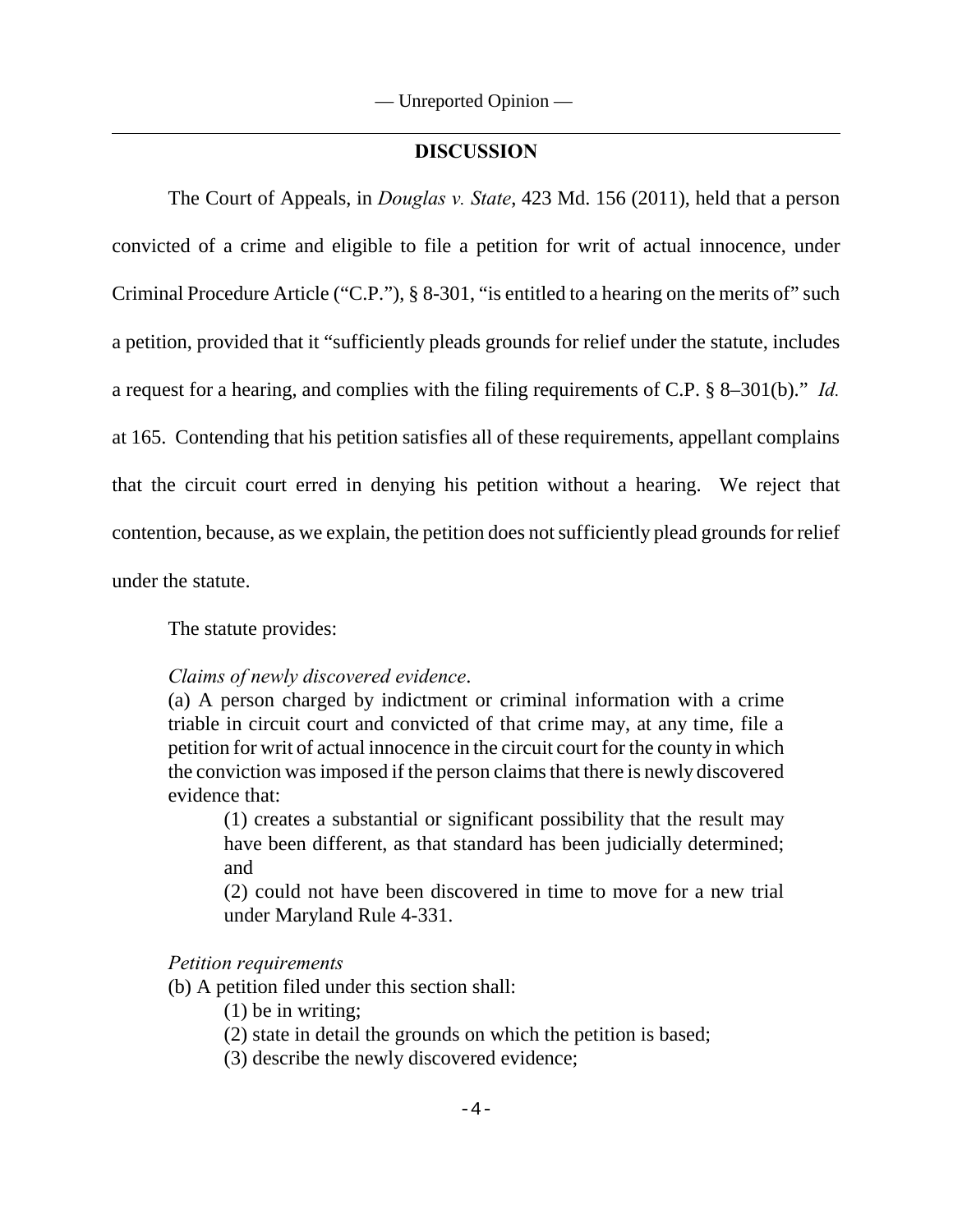(4) contain or be accompanied by a request for hearing if a hearing is sought; and

(5) distinguish the newly discovered evidence claimed in the petition from any claims made in prior petitions.

*Notice of filing petition*

(1) A petitioner shall notify the State in writing of the filing of a petition under this section.

(2) The State may file a response to the petition within 90 days after receipt of the notice required under this subsection or within the period of time that the court orders.

*Notice to victim or victim's representative*

(d) (1) Before a hearing is held on a petition filed under this section, the victim or victim's representative shall be notified of the hearing as provided under § 11-104 or § 11-503 of this article.

(2) A victim or victim's representative has the right to attend a hearing on a petition filed under this section as provided under § 11-102 of this article.

*Hearing*

(e) (1) Except as provided in paragraph (2) of this subsection, the court shall hold a hearing on a petition filed under this section if the petition satisfies the requirements of subsection (b) of this section and a hearing was requested.

(2) The court may dismiss a petition without a hearing if the court finds that the petition fails to assert grounds on which relief may be granted.

*Power of court to set aside verdict, resentence, grant a new trial, or correct sentence*

(f) (1) In ruling on a petition filed under this section, the court may set aside the verdict, resentence, grant a new trial, or correct the sentence, as the court considers appropriate.

(2) The court shall state the reasons for its ruling on the record.

# *Burden of proof*

(g) A petitioner in a proceeding under this section has the burden of proof.

Md. Code Criminal Proc. § 8-301.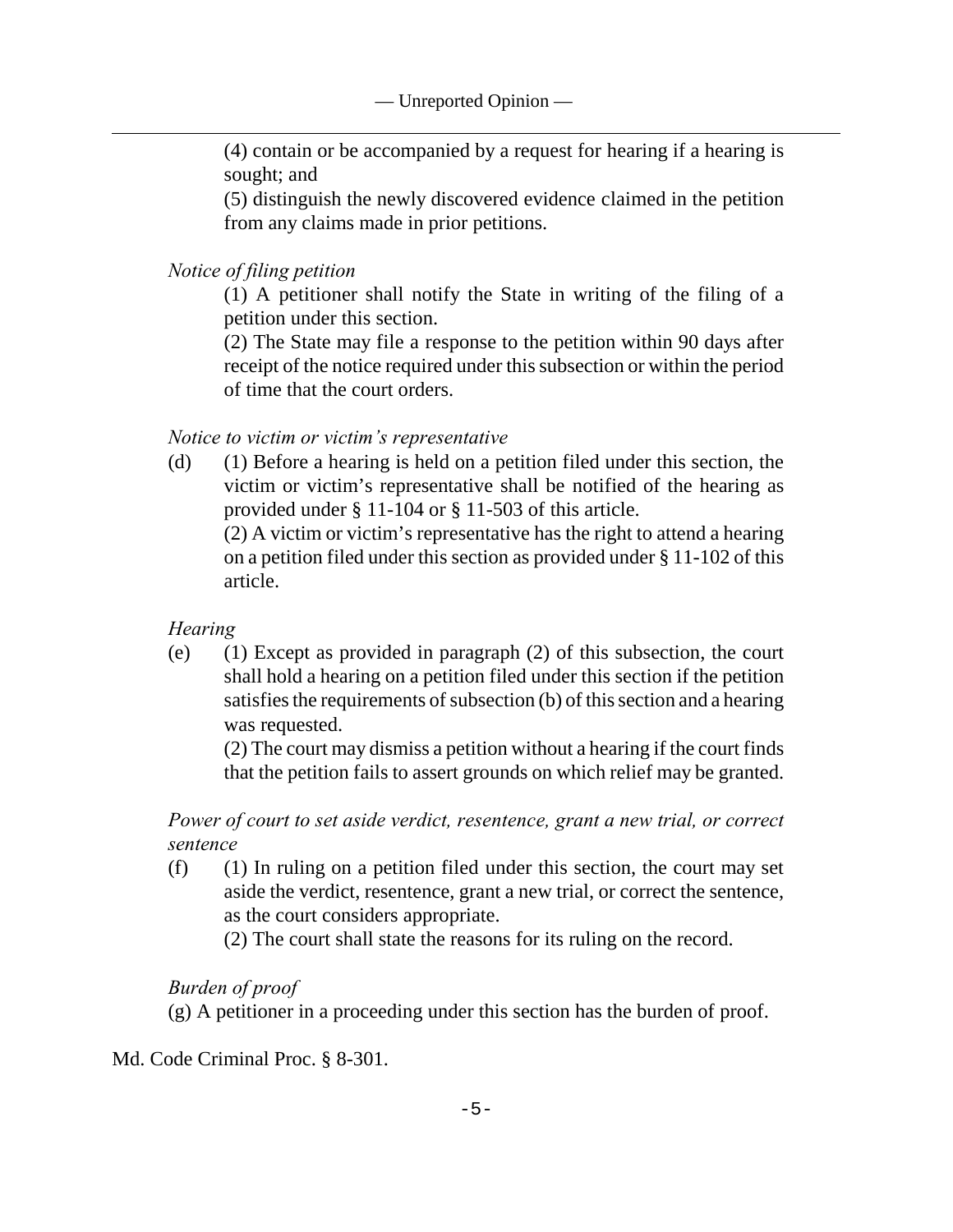— Unreported Opinion —

Subsection (e)(1) states that, "[e]xcept as provided in paragraph  $(2)$  of this subsection," a circuit court "shall" hold a hearing on an actual innocence petition if it "satisfies the requirements of subsection (b) of this section and a hearing was requested." Paragraph (2) authorizes the circuit court to dismiss an actual innocence petition without a hearing if it finds "that the petition fails to assert grounds on which relief may be granted." "Grounds" on which relief may be granted are set forth in subsection (a): a claim of "newly discovered evidence" that both "creates a substantial or significant possibility that the result may have been different, as that standard has been judicially determined" and "could not have been discovered in time to move for a new trial under Maryland Rule 4-331." Moreover, under Maryland Rule 4-332(d)(9), a petition for writ of actual innocence "shall state . . . that the conviction sought to be vacated is based on an offense that the petitioner did not commit."

Here, the form requirements of CP § 8-301(b) and Md. Rule 4-332 have been met – the petition is in writing; it states in detail the grounds on which it is based; it describes in detail the purported newly discovered evidence and attaches that evidence as exhibits to the petition; it contains a request for a hearing; appellant protests his innocence; and, as it is appellant's first such petition under CP  $\S$  8-301, the requirement, under CP  $\S$  8-301(b)(5), that it "distinguish the newly discovered evidence claimed in the petition from any claims made in prior petitions," is not applicable. *See Douglas*, 423 Md. at 184-85 & n.16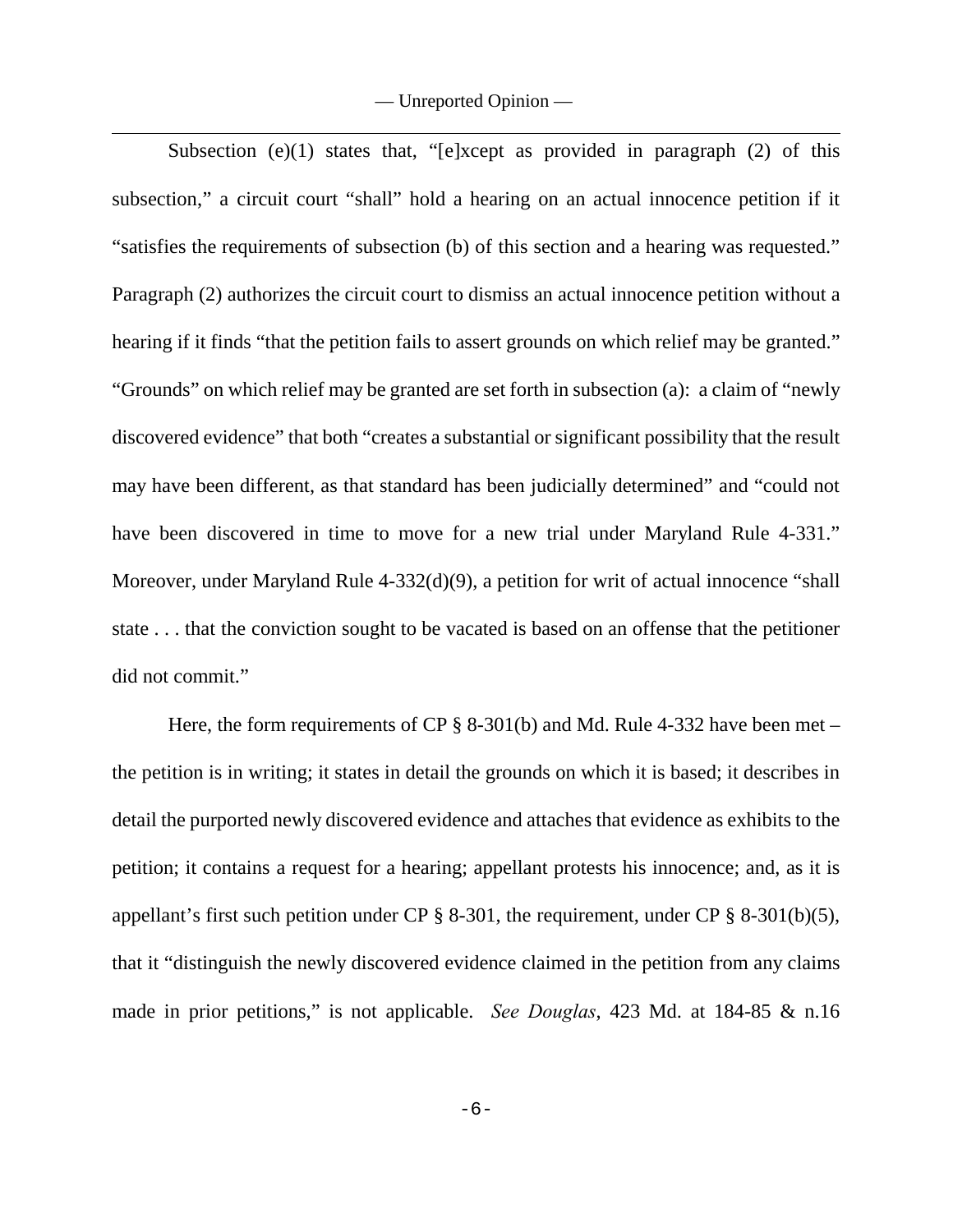(interpreting "prior petitions," under CP § 8-301(b)(5), as including only petitions brought under the statute and not including post-conviction petitions).

Thus, the question before us is whether the petition sufficiently pleads grounds for relief under the statute. In other words, under CP  $\S$  8-301(a)(1)-(2) the question becomes does appellant's petition present "newly discovered evidence" that both "creates a substantial or significant possibility that the result may have been different, as that standard has been judicially determined" and "could not have been discovered in time to move for a new trial under Maryland Rule 4-331"? Only if these questions are answered in favor of appellant is a hearing required.

The denial of a petition for writ of actual innocence is an immediately appealable order, regardless of whether the trial court held a hearing before denying the petition. *Douglas*, 423 Md. at 165. When, as here, a petition for a writ of actual innocence is denied without a hearing on the basis that the pleading was insufficient to warrant a hearing, the standard of review is *de novo. State v. Hunt*, 443 Md. 238, 247 (2015).

We have construed the petition liberally, as instructed to do by the *Douglas* Court, 423 Md. at 182-83, and conclude that the purported "newly discovered evidence" asserted in appellant's petition (1) is not, in fact, "newly-discovered," and (2) with respect to the prior criminal convictions of Ginger Forrester, that even if "newly-discovered," does not create a substantial or significant possibility that the result may have been different.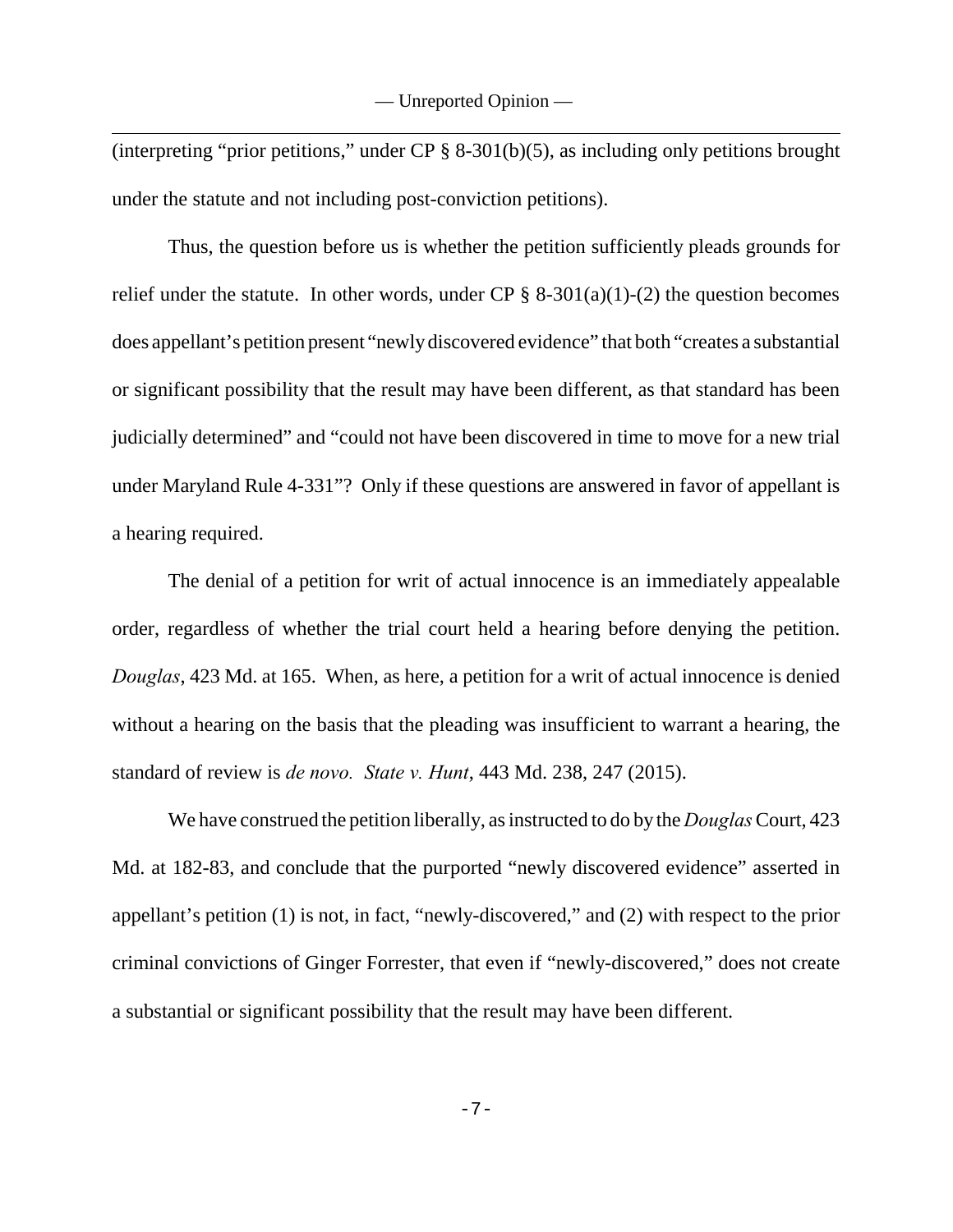**I.**

As previously explained, one of the two items of allegedly "newly-discovered" evidence set forth in the petition was the criminal record of the State's only eyewitness to identify appellant as the assailant, Ginger Forrester. Appellant alleges that his defense counsel repeatedly sought, but did not obtain, the witness' prior criminal record from the State during the discovery phase prior to trial. Appellant contends that he only came to possess the criminal record of Forrester in 2014 when his co-defendant, Timothy Hatchett, sent him a copy of the document. Appellant alleges in his petition that, because Forrester was the lone eyewitness, had the jury known of Forrester's prior "arrest history," the outcome of his trial may have been different.

In denying the petition for a writ of actual innocence, the circuit court said: "that the arrest record of the witness is not newly discovered evidence as such evidence could have been discovered prior to trial by trial counsel exercising due diligence." We agree. "[D]ue diligence" contemplates that the defendant act reasonably and in good faith to obtain the evidence, in light of the totality of the circumstances and the facts known to him or her. *Argyrou v. State*, 349 Md. 587, 605 (1998).

Assuming for the sake of argument that the State violated its obligations under *Brady v. Maryland*, 373 U.S. 83 (1963) to disclose favorable evidence to the defense, any such failure did not relieve trial counsel of conducting a reasonable and prudent investigation into the State's only eyewitness, including her publicly available criminal record. "We previously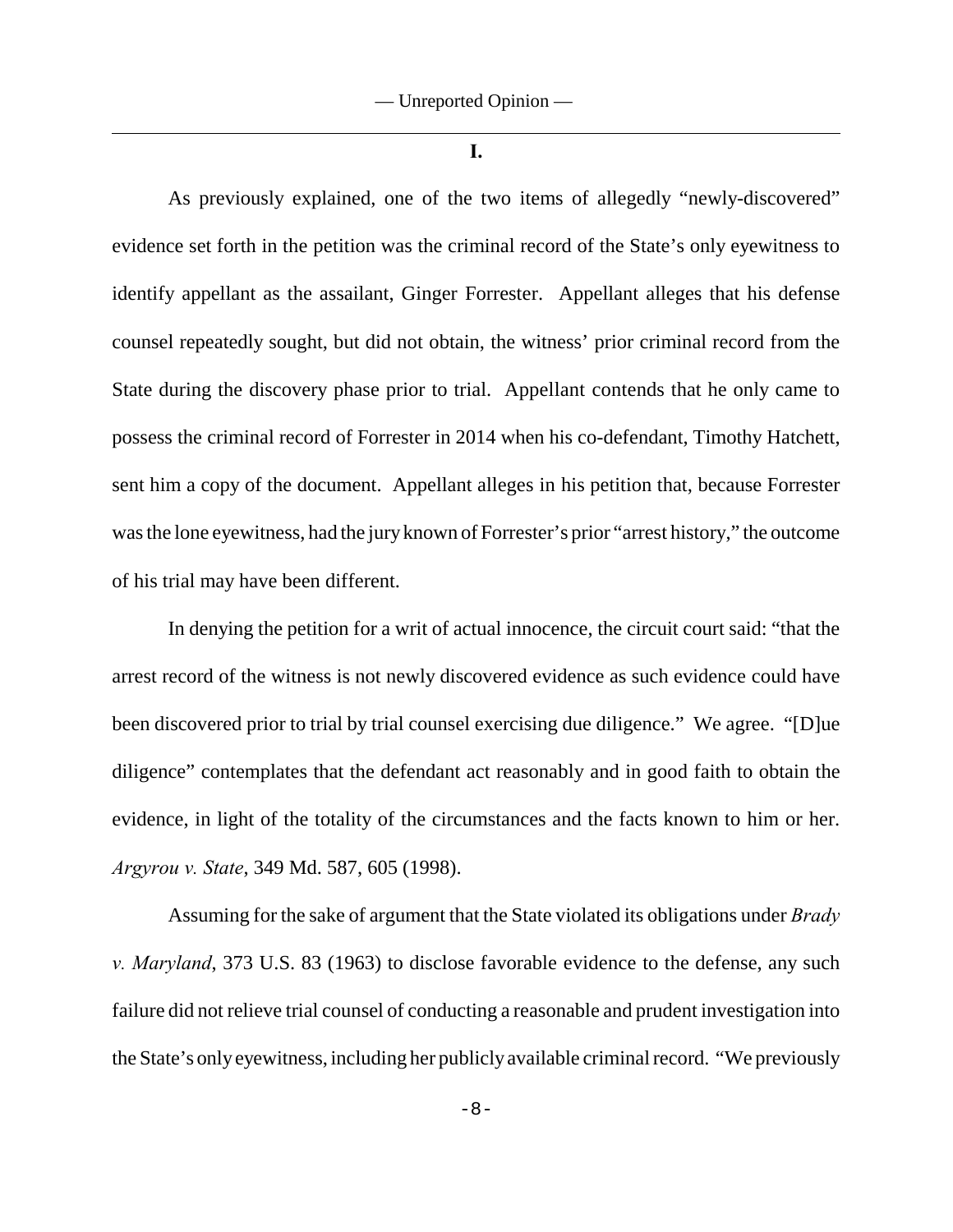— Unreported Opinion —

have explained that, under *Brady* and its progeny, the defense is not relieved of its "obligation to investigate the case and prepare for trial." *Yearby v. State*, 414 Md. 708, 723 (2010), quoting *Ware v. State*, 348 Md. 19, 39 (1997). Moreover, in *Yearby*, the Court of Appeals cited with approval a decision of the United States Court of Appeals for the Second Circuit for the proposition that "[d]ocuments that are part of public records are not deemed suppressed if defense counsel should know of them and fails to obtain them because of lack of diligence in his own investigation." *Yearby*, 414 Md. at 724, citing *United States v. Payne*, 63 F.3d 1200, 1208 (2d Cir.1995). *But see Wilson v. Beard*, 589 F.3d 651, 663 (3d Cir. 2009) (holding that the prosecution bears the burden of disclosing to the defense a prosecution witness's criminal record, whether or not an explicit request has been made by defense counsel.).

Even if the evidence of Forrester's prior convictions were deemed to be newly discovered, we are persuaded that appellant has not proved that there is a significant or substantial possibility of a different result at trial. We agree with the circuit court that, of the three convictions allegedly "newly-discovered" only one of them was admissible at trial, and it was only admissible for its marginal impeachment value that Forrester had previously been convicted of misdemeanor theft and was sentenced to one year probation and a \$25 fine.

Given the strength of Forrester's identification based on the fact that she knew appellant for years before the crime occurred, it is unlikely that the jury would have disregarded that identification because of the revelation that she had earlier been convicted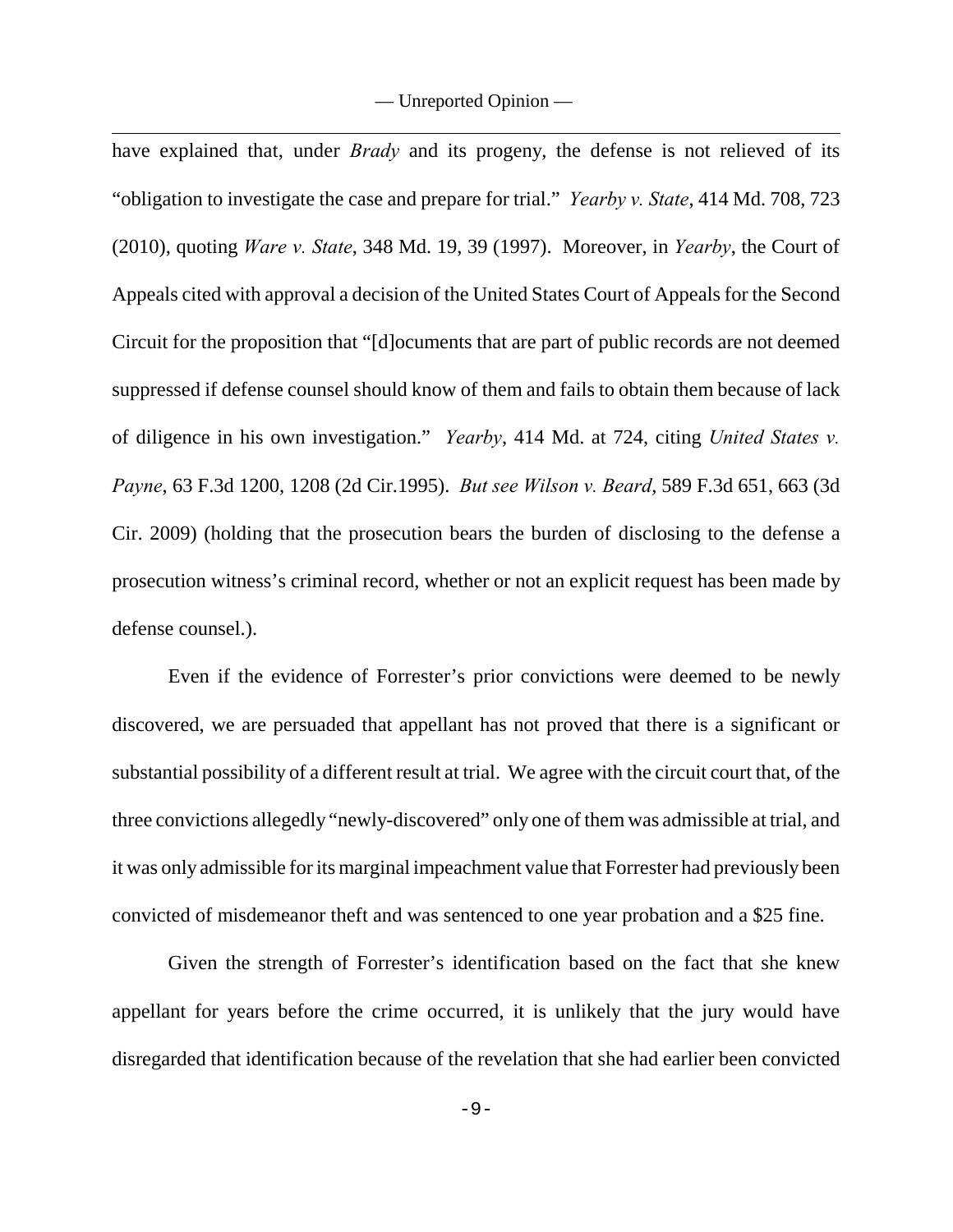and sentenced for misdemeanor theft. Moreover, appellant provided no argument or explanation to support his bald allegation that "[h]ad the jury who was the trier of facts, known of Ms. Forrester's arrest history, the outcome of appellant's trial may have been different." Because the evidence was not newly discovered and because appellant has not shown us how the marginal impeachment of Forrester would have had a significant or substantial possibility of a different result at trial, we agree with the circuit court's decision denying appellant relief without a hearing on this allegation.

**II.**

Next, appellant claims newly-discovered evidence in the form of an affidavit from an

alibi witness, Victor Brown, who did not testify during appellant's trial. In the affidavit,

Victor Brown attested:

1. THAT, Affiant, on the evening of August 22, 1990, received a phone call back from Phillip Alvin Jones, who Affiant sent a page to around 8:30 PM.

2. THAT, Affiant, asked Jones, if he wanted to go along with him, down to the Arcade/Restaurant (Crazy John's), which used to be located on the corner of Baltimore and Howard Streets at the time. Jones, said that he wanted to go, and asked if Affiant would come pick him up from his girlfriend[']s house on Mulberry and Poppleton Streets.

3. THAT, Affiant, agreed and picked Jones up from that location round or about 9:00 PM.

4. THAT, Affiant, and Jones, arrived at the 'Crazy John's' round or about 9:10 PM., and remained there until after Midnight, which Affiant recalls, because this is the reason Affiant decided that it was time to get home.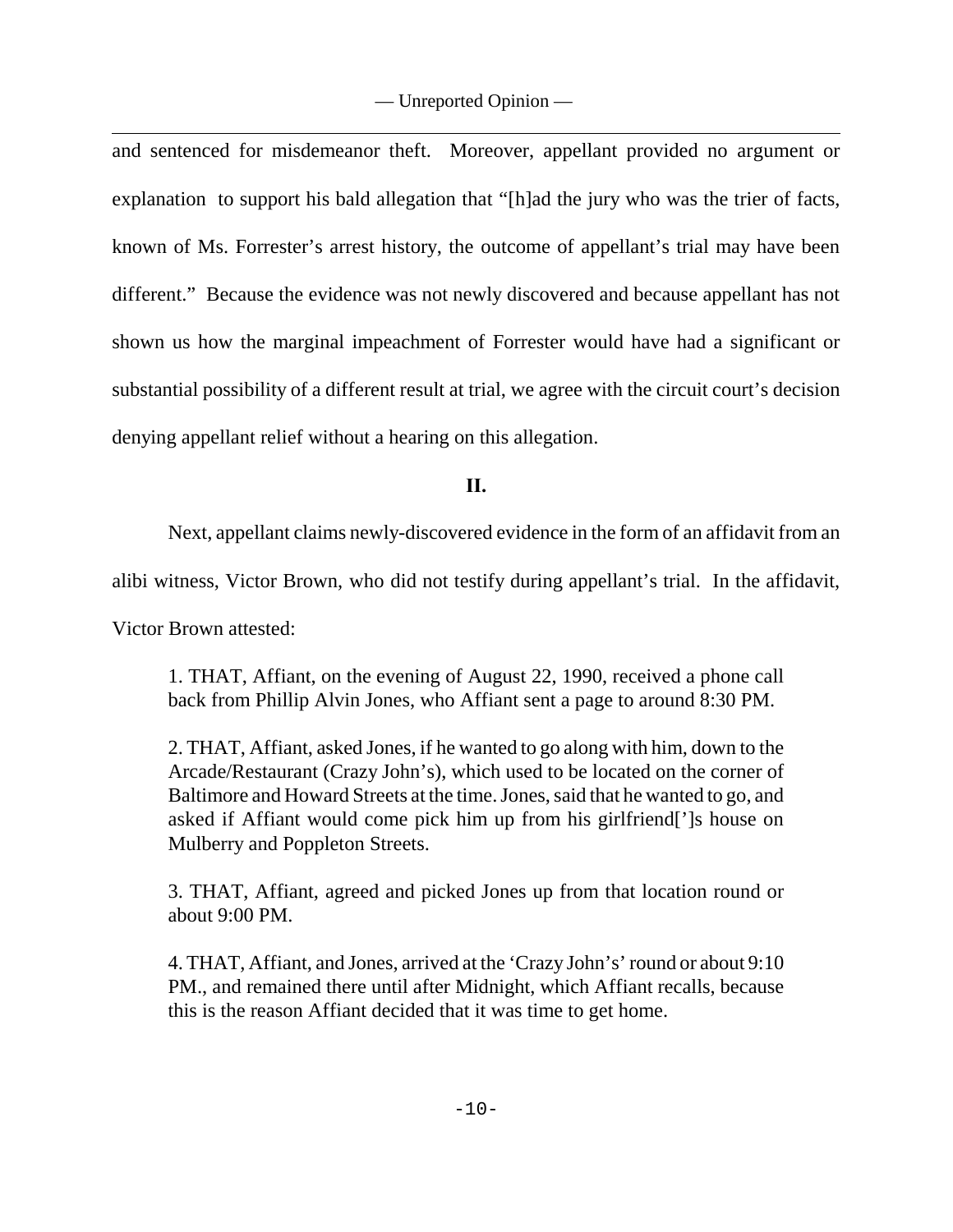In his petition for a writ of actual innocence, appellant explained that "[t]wenty-four years ago [appellant] told his lawyer, Mr. Randolph O. Gregory, Sr., that he was innocent and that he was with his friend, Mr. Victor Brown, when this crime occurred." He further explained that Victor Brown contacted appellant's attorney and the two spoke about the case.

C.P. § 8-301 (a) provides that a petition for a writ of actual innocence may be filed when there is a claim of "newly discovered evidence that ... could not have been discovered in time to move for a new trial under Maryland Rule 4-331."<sup>3</sup>

In dismissing the petition for a writ of actual innocence the circuit court arrived at the unsurprising conclusion that the alleged newly-discovered evidence was not newlydiscovered at all because it was "known to the Petitioner and his counsel prior to trial." We agree with the circuit court. It is axiomatic that the evidence was not newly discovered under the meaning of C.P. § 8-301 because appellant admits that not only was he aware of the

 $3$  Md. Rule 4-331 (c) provides, in pertinent part, as follows:

<sup>(</sup>c) *Newly Discovered Evidence*. The court may grant a new trial or other appropriate relief on the ground of newly discovered evidence which could not have been discovered by due diligence in time to move for a new trial pursuant to section (a) of this Rule: (1) on motion filed within one year after the later of (A) the date the court imposed sentence or (B) the date the court received a mandate issued by the final appellate court to consider a direct appeal from the judgment or a belated appeal permitted as post conviction relief.